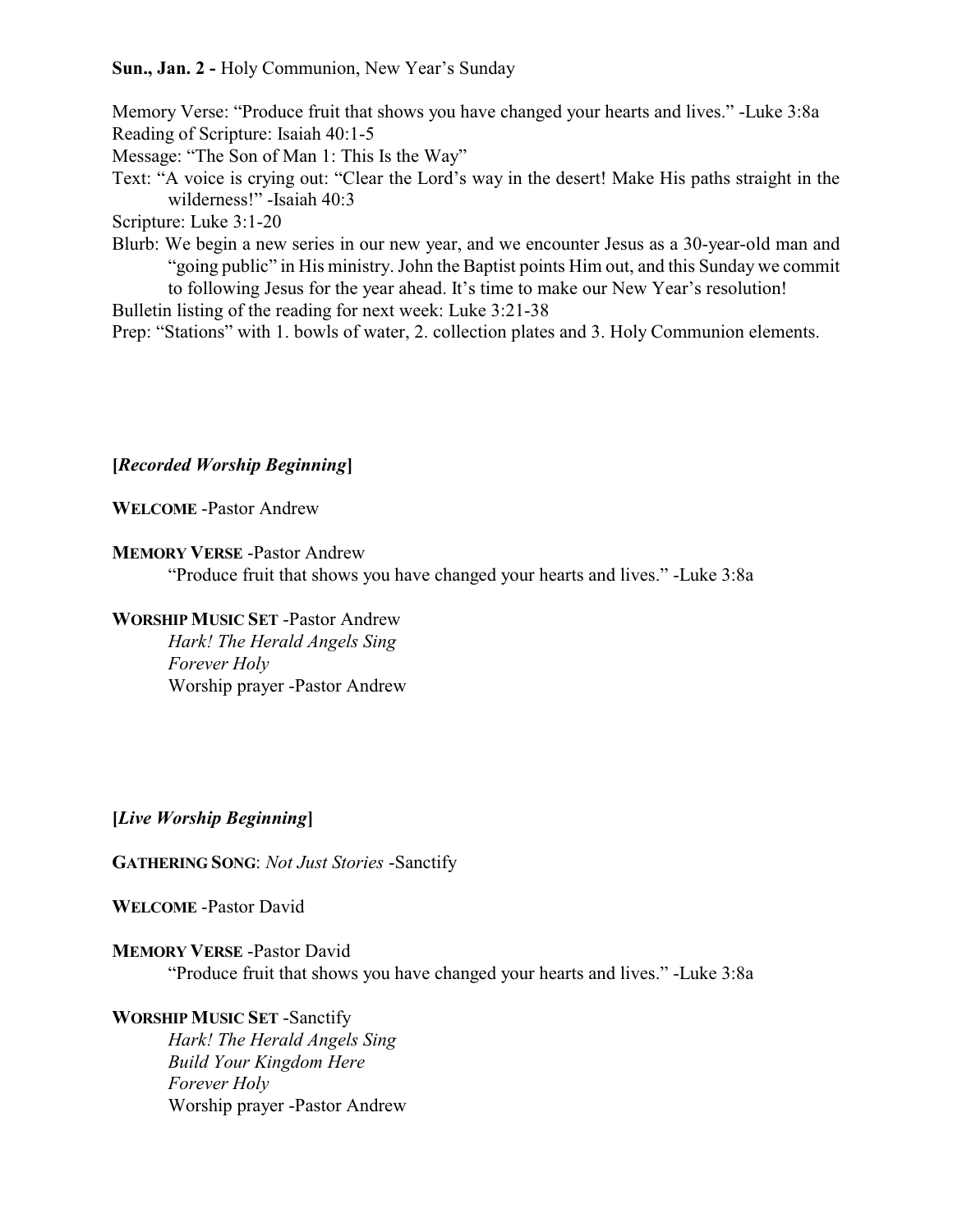#### **READING OF SCRIPTURE:** Isaiah 40:1-5

**Isaiah 40 is a chapter where God speaks comfort to His struggling people. In this passage, God also foretells of when He will Himself come to help His people. This is the passage that John the Baptism quotes in Luke chapter 3. Isaiah 40:1-5.**

**1 Comfort, comfort my people! says your God. 2 Speak compassionately to Jerusalem, and proclaimto her that her compulsory service has ended, that her penalty has been paid, that she has received from the Lord's hand double for all her sins!**

**3 A voice is crying out: "Clear the Lord's way in the desert! Make a level highway in the wilderness for our God! 4 Every valley will be raised up, and every mountain and hill will be flattened. Uneven ground will become level, and rough terrain a valley plain. 5 The Lord's glory will appear, and all humanity will see it together; the Lord's mouth has commanded it."**

**GENERATIONAL BRIDGE**: "Your Father" -Pastors Andrew & David

#### **MESSAGE: The Son of Man (Luke 3-6) 1: "This Is the Way**"

**PP#1:** The Son of Man: "This Is the Way"

"A voice is crying out: "Clear the Lord's way in the desert! Make His paths straight in the wilderness!" -Isaiah 40:3

Happy New Year! We began a new year yesterday. So, how are you doing with your New Year's Resolutions? Still on them all? Good job! We'll see how it's going next Sunday!

Here at church we've already started our new resolution. It's to read through the Gospel of Luke on Sundays together this year. Now we got a bit of a head start, with the first two chapters of Luke as our Christmas focus, as Luke tells us the Christmas story. Boy, have we learned a lot, right, church? Good stuff. We're in for a great year ahead!

Well, today we start the next series in Luke, looking at chapters 3-6. I'm calling it, "Son of Man." In this series, we see Jesus as an adult when He first begins His public ministry. And in public, Jesus often refers to Himself in this strange way: "The Son of Man." So, in the Gospels, when you see "The Son of Man," (or some versions put it, "The Human One"), it's Jesus talking about Himself.

### **PP#2:** "The Son of Man"

Old Testament term/title referring to:

- 1. The way God addresses His prophet (mostly Ezekiel)
- 2. A lowly human being addressed by God (e.g. Numbers 23:19, Psalm 8:4)
- 3. The coming Messiah\* (e.g. Daniel 7:13-14)
- \*Jesus uses it in this way for Himself

Jesus uses this awkward phrase in the public scene because it has roots back in the Old Testament. It is used sometimes to mean a human being. But importantly, especially in Ezekiel and Daniel, the phrase is also used to refer to the coming messiah. The Jews knew, therefore, that the Messiah would be God, as Isaiah 9:6 says, but also human, as the title, "The Son of Man" described.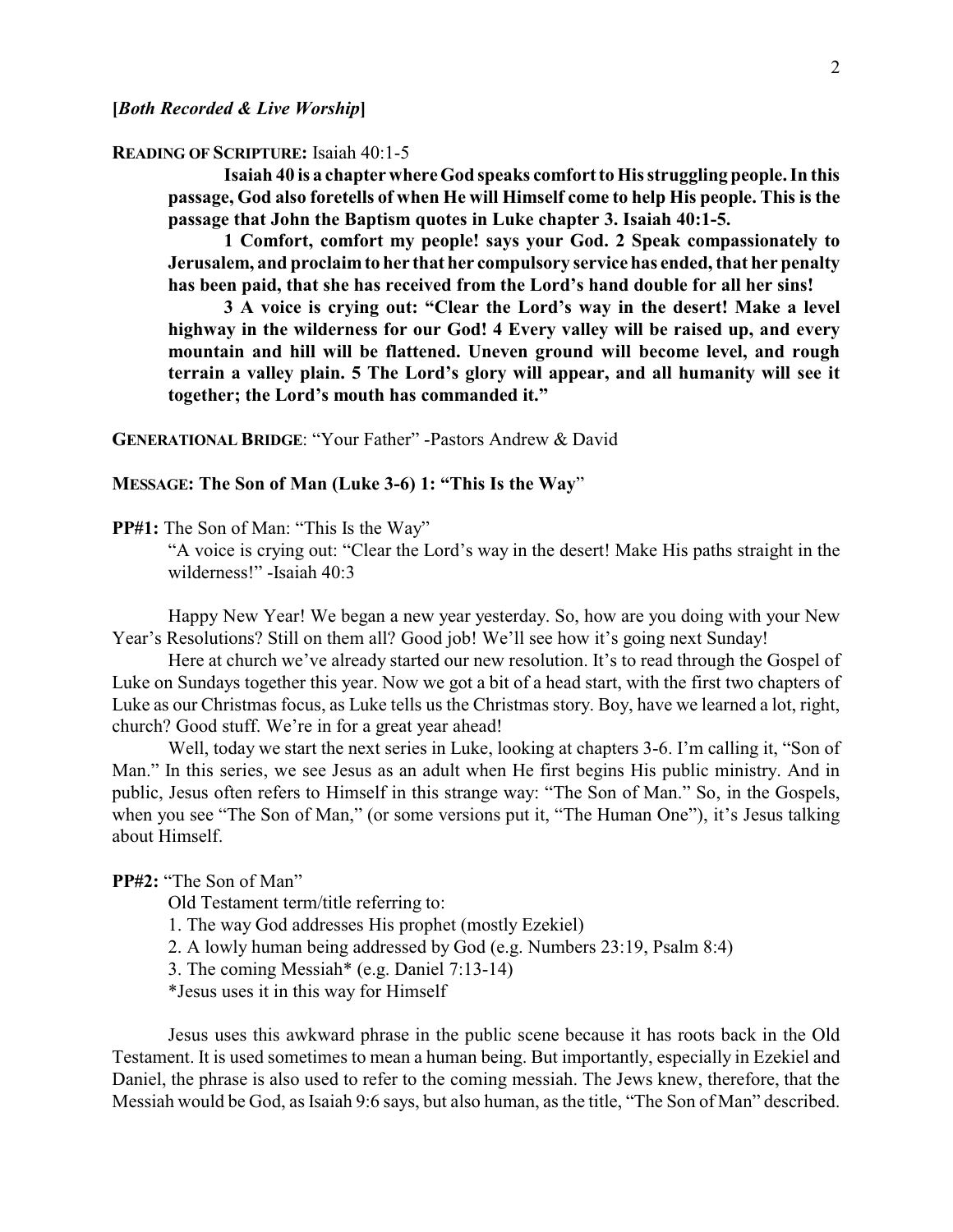During the time between the Old and New Testaments, the phrase came to mean "King Messiah" who would judge among the nations. So, when we hear Jesus referring to Himself as the Son of Man, He's using this loaded title to make the link back to the Old Testament prophesy of the coming Messiah, who would be King and Judge.

It's when Jesus "goes public," so to speak, that we first really "see" Jesus. He's been living at home for the first 30 years of His life. He probably learned carpentry–what we call cabinmaking–from Joseph, and at some point, He likely took over the family shop when Joseph died. Then, also at some point, Jesus feels the calling of the Holy Spirit to leave home and begin what He called, "My Father's business." We don't know *how* Jesus discerned His calling, or how He even became aware of His unique identity as both fully human and fully God. But by the time we see Him in public, He knows He's the Messiah and He begins to refer to Himself in the Messianic term, "The Son of Man." And somehow He also becomes aware of His purpose to die for human sin as our sacrifice to restore us back to God. None of His self-discernment is explained, but by now in Luke we're pretty sure the Holy Spirit had some major roll in all this.

So, we now "see" Jesus as He leaves home: transitioning from His earthly father's business to His Heavenly Father's business! And it's at this point that we get to really start following Jesus, for He now starts taking disciples.

# **PP#3:** *Mandalorian "way" image, like* <https://screenrant.com/mandalorian-best-star-wars-quotes/>

And New Year's is the perfect time for us to jump into this part of Jesus' story. For we are *resolving* to follow Jesus now this year, as His disciples, as we walk along with Luke.

Deciding to walk with Jesus means NOT walking in other paths. It's a resolution to a specific way of life. *The Mandalorian*, "This is the way." Not that way. Or that way. This way. We live differently. Our 2022 resolution is to walk as disciples of Jesus, walking the way of Jesus. "This is the way."

# **PP#4:** *Images of both the Madalorian and John the Baptist, subtitled, "*This is the way!*" in the Star Wars font like Slide #3.*

When Luke began telling his spiritual biography of Jesus, he started with the figure of John the Baptist, remember? Back in Luke 1 we learned that John was the promised Elijah figure who would come before the Messiah and whose role it was to point out the Messiah. If you want to see who the Savior is, watch John...he'll tell you. So now, as Luke tells about Jesus beginning His public ministry, again Luke begins with John. Before we walk with Jesus, we watch John.

### **PP#5:** Luke 3:1-20 (CEB)

1 In the fifteenth year of the rule of the emperor Tiberius—when Pontius Pilate was governor over Judea and Herod [Antipas] was ruler [tetrarch] over Galilee, his brother [Herod] Philip was ruler [tetrarch] over Ituraea and Trachonitis, and Lysanias was ruler [tetrarch] over Abilene, 2 during the high priesthood of Annas and Caiaphas—God's word came to John son of Zechariah in the wilderness.

Turn to Luke 3. Once again, Luke sets the whole narrative in its wider historical setting. This is just like Luke 1:5 and 2:1. Luke is doing this to validate the story as authentic, reliable and historical. He sets it up under the Roman Emperor and the local Roman and Jewish leaders. Chapter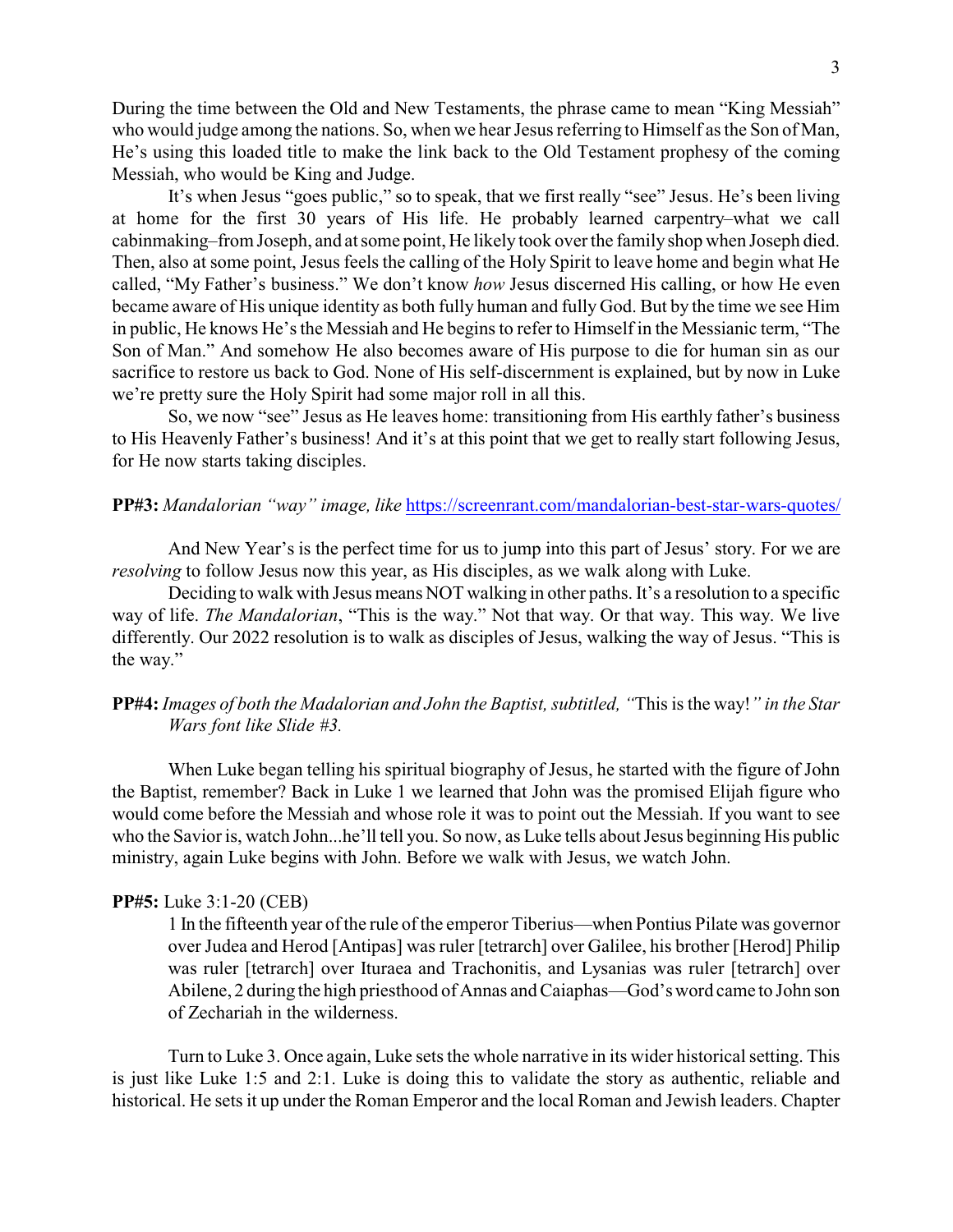3, verse 1, "In the fifteenth year of the rule of the emperor Tiberius [draw a line to this verse and write a note, "A.D. 26"]—when Pontius Pilate was governor over Judea [Luke is using the term more generally, for his technical title in Roman terms was "Prefect," which has more of a military command function. We'll come back to him at Jesus' crucifixion.] and Herod [Antipas] was ruler [the word here is "tetrarch"] over Galilee, his brother [Herod] Philip was ruler [again "tetrarch"] over Ituraea [it-you-REE-ah] and Trachonitis [trak-uh-NIGH-tuhs], and Lysanias [lih-SAY-nih-uhs] was ruler ["tetrarch"] over Abilene [ab-uh-LEE-nee], ..."

Pause there a moment. Remember Isaid that the Roman Empire allowed small kingdoms to function within it, provided Rome appointed the kings and they submitted to the Roman emperors and governors? It was a weird political environment in Israel, weird and veryuneasy...and ultimately it broke down. More on that next summer. But let me try to explain the complex Jewish rulers. If you're not the historical type, you can check out for a minute. Think about the rest of your day, your lunch. I mean, let's be honest, you're going to do that, aren't you?! So, for those who care...

## **PP#6:** 2<sup>nd</sup> map ("Early Reign") from <https://brewminate.com/ancient-israels-herodian-dynasty/>

Remember King Herod back in Luke 2? Well, that was Herod the Great. He died shortly after Jesus was born, in 4 B.C. Upon his death, Rome broke up his kingdom into three parts and gave a part to three of his sons, calling them "tetrarch" rather than monarch/king. The dark green area around Jerusalem is called "Judea" and was ruled first by Herod's son, Herod Archelaus, and later by Herod's grandson Herod Agrippa (this is the Herod Agrippa in the book of Acts, side note). The lighter green area is Galilee, where Jesus lived, and was ruled by Herod's son Herod Antipas. He's the main guy we want to remember in Jesus' story. The lightest green area, to the north, was ruled by Herod's son Herod Philip.

**PP#7:** Herodian Incest and Adultery:

|                    | Herod the Great (Of Judea/Israel)    |                                 |                     |
|--------------------|--------------------------------------|---------------------------------|---------------------|
| Wife 2             | Wife 3                               | Wife 4                          | Wife 5              |
| $\downarrow$ (son) | $\downarrow$ (son)                   | $\downarrow$ (sons)             | $\downarrow$ (son)  |
| Aristobulus        | Herod Philip                         | Herod Archelaus (tetrarch)      | <b>Herod Philip</b> |
| $\downarrow$ (dtr) | (tetrarch)                           | <b>Herod Antipas (tetrarch)</b> | (non-tetrarch)      |
| Herodias           |                                      |                                 |                     |
|                    | -Wife of Herod Philip (non-tetrarch) |                                 |                     |
|                    | -Seized wife of Herod Antipas        |                                 |                     |

Now, Herod had five different wives, and his 11 sons were famous for fighting and plotting against each other...and Herod even had a couple of them murdered! And just to make things confusing, Herod had two sons–by different wives–that he each named "Herod Philip." Hold on to that. One of Herod's granddaughters (via son Aristobulus), was named Herodias. Yes, the name Herod kept going! Well, a bit of intrigue: she married her half-uncle, Herod Philip–the one NOT the tetrarch. Now, for the scandal: Tetrarch Herod Antipas, the king of Galilee where Jesus lived, fell in love with Herodius, his half-niece married to his half brother. So, he divorced his own wife and simply seized Herodius as his own wife. Because he was a tetrarch, and his half-brother Herod Philip was not, Herod Philip couldn't do anything about it. In a minute, however, we'll see that John the Baptist, preaching out in the desert, publically condemned King Herod Antipas' seizing of Herodias and taking her as his wife.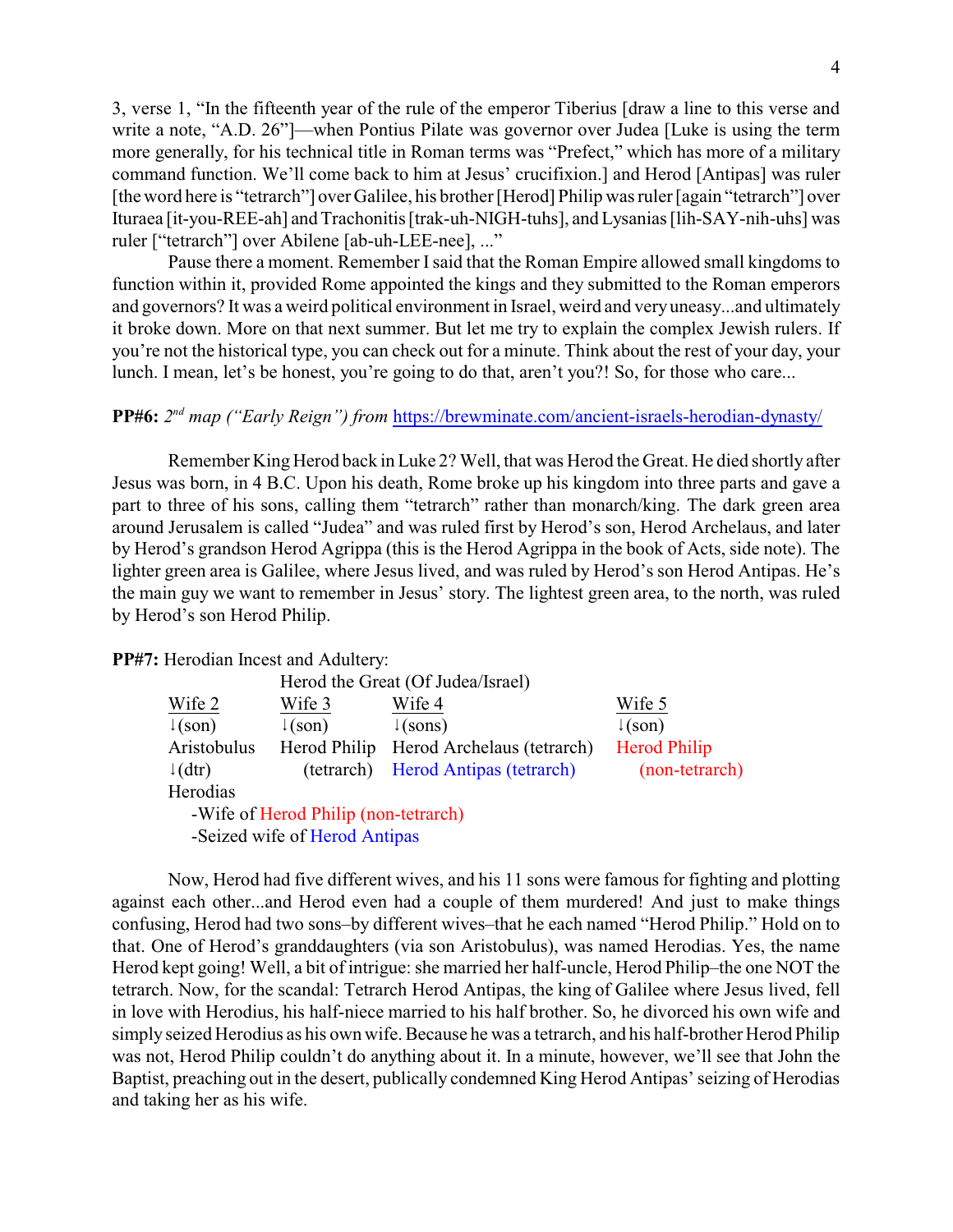#### **PP#8:** Luke 3:1-20 (CEB)

1 In the fifteenth year of the rule of the emperor Tiberius—when Pontius Pilate was governor over Judea and Herod was ruler [tetrarch] over Galilee, his brother Philip was ruler [tetrarch] over Ituraea and Trachonitis, and Lysanias was ruler [tetrarch] over Abilene, 2 during the high priesthood of Annas and Caiaphas—God's word came to John son of Zechariah in the wilderness.

But let's go back to Luke 3, verse 2, and see the rest of the historical setting. Luke records who was serving as the Jewish High Priest in the Temple in Jerusalem, "during the high priesthood of Annas and Caiaphas [Annas was High Priest for eight years, but remained the most powerful priest during the terms of the following priests, including his son-in-law Caiaphas]—God's word came to John son of Zechariah in the wilderness."

So, now, everyone, check back in!! Remember, appreciate the details for they show the Jesus story is reliable and historical. In verse 2 we now see John out in the desert, where Luke had left him. Draw a line to John in verse 2 and write the note, "See Luke 1:80."

### **PP#9:** *Images of John baptizing (not Jesus!) In the Jordan River.*

So, John was filled with the Holy Spirit and was called to be a special prophet to announce the coming of the savior. To do that, John called people back to the way God wanted His people to live. Some of them had grown lax. Some had become worldly. Some had made the Jewish Law their focus and became legalistic and self-righteous. Some didn't care in the least. Any of these remind you of yourself? Well, John stayed out in the wilderness around Jerusalem calling people to repentance. Make a note to verse 3 and say "John preached repentance." That means turn around. Stop and turn away from doing what's wrong. Choose more of God. Turn toward God. Sounds like a good New Year's resolution! And...can you see a preparation here for the Savior God is sending?

#### **PP#10:** Luke 3:1-20 (CEB)

3 John went throughout the region of the Jordan River, calling for people to be baptized to show that they were changing their hearts and lives and wanted God to forgive their sins. 4 This is just as it was written in the scroll of the words of Isaiah the prophet, A voice crying out in the wilderness: "Prepare the way for the Lord; make His paths straight. 5 Every valley will be filled, and every mountain and hill will be leveled. The crooked will be made straight and the rough places made smooth. 6 All humanitywill see God's salvation." [Isaiah 40:3-5]

Verse 3, "John went throughout the region of the Jordan River, calling for people to be baptized to show that they were changing their hearts and lives and wanted God to forgive their sins." John's baptism was a sign of repentance, asking God to clean off your sins and worldly way of life. This is different than Christian baptism, mind you. John's baptism was just the first half: the desire to be washed clean and be made ready for God. Christian baptism adds dying to sin and the old self, being raised in new life and being filled by the Holy Spirit. It's an inner transformation and being made new. Draw a line from the word "baptized" in verse 3 and connect it also to the note of "repentance" you just made in your margin.

Verse 4, "This is just as it was written in the scroll of the words of Isaiah the prophet, [Again, Luke's done his research...prophecy fulfilled!] A voice crying out in the wilderness: "Prepare the way for the Lord; make His paths straight. 5 Every valley will be filled, and every mountain and hill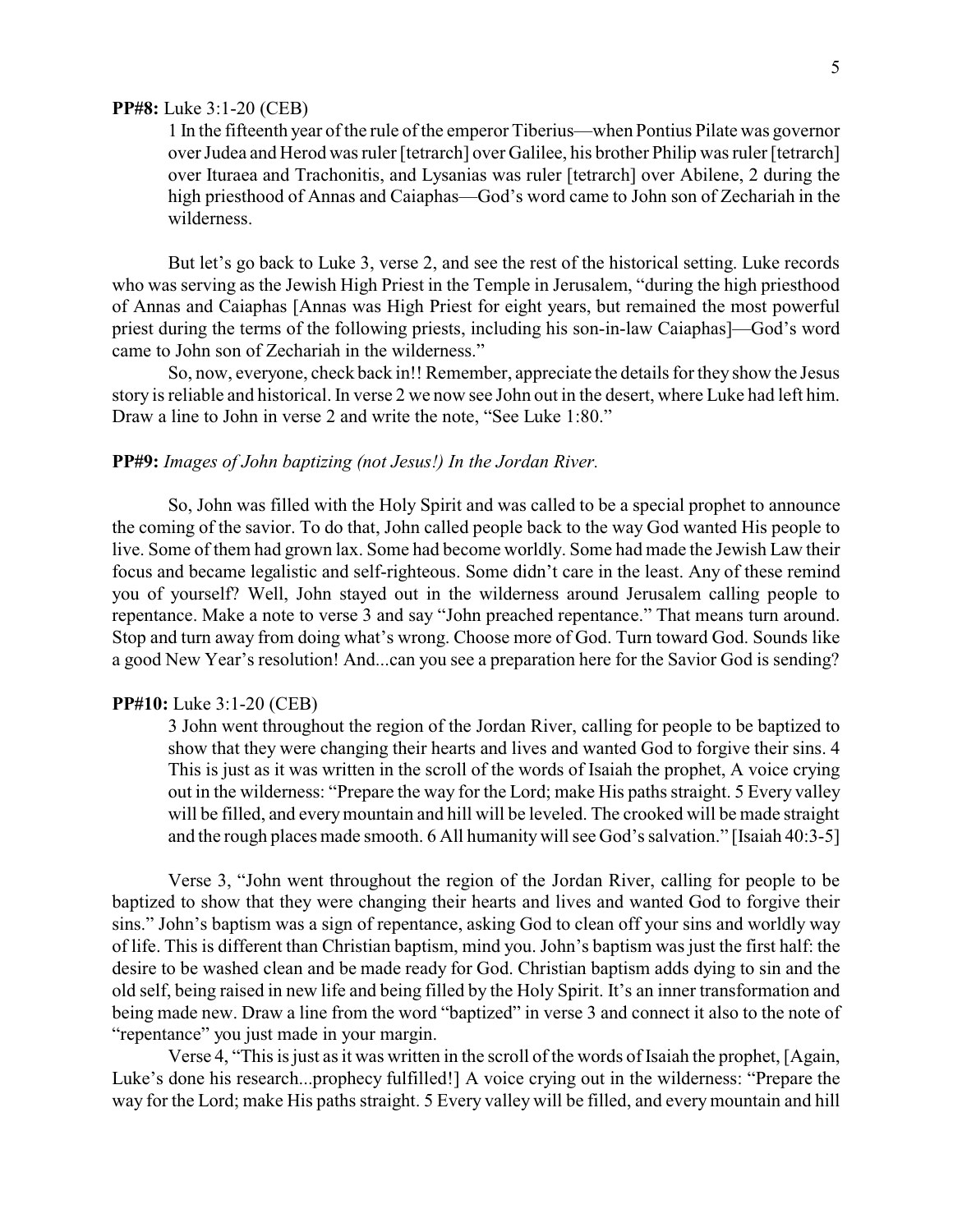will be leveled. The crooked will be made straight and the rough places made smooth. 6 All humanity will see God's salvation."

The wilderness is where you strip away all the stuff of the world that entangles you, and you can focus better on God. Prepare! Get ready! God is coming! "You better watch out, you better not cry, you better not pout, I'm telling you why: [The Lord Most High] is coming to town!"

In the ancient world, when a king would visit a region, they would repair the road before he came. John is saying, become ready for your King's coming. He's on His way! He will make your paths straight! He will show you how to live differently, how to live His way. He will straighten you up, straighten you out, fix up your valleys and pits, level out your lives. And notice, ALL humanity will see God's salvation! The Savior is for ALL people...Jews, yes, but Luke also takes care to include that it also means non-Jews!

John is calling God's people to God's way. *This is the way!* And he is calling all who hear him–including us!–to respond back, "Yes, this is the way!" and choose to walk it.

### **PP#11:** Luke 3:1-20 (CEB)

7 Then John said to the crowds who came to be baptized by him, "You children of snakes! Who warned you to escape from the angry judgment that is coming soon? 8 Produce fruit that shows you have changed your hearts and lives. And don't even think about saying to yourselves, Abraham is our father. I tell you that God is able to raise up Abraham's children from these stones. 9 The ax is already at the root of the trees. Therefore, every tree that doesn't produce good fruit will be chopped down and tossed into the fire."

Many in the crowds who came out to hear him were eager to jump into the excitement of being a part of God's new thing. But John is a fiery preacher, who sees right through their shallow, impulse response that's not backed up by serious and lasting conviction–all into the emotionalism and hype of the moment but not serious about a lifestyle change. Does this strike you, too? Resolutions are easy to say, easy to start, right? But John tells them to dig deep and only commit if they mean it and are willing to sacrifice and go the distance. Verse 7, "Then John said to the crowds who came to be baptized by him, 'You children of snakes! [He wasn't trying to win friends, was he!] Who warned you to escape from the angry judgment that is coming soon? [John is saying, don't just want to avoid punishment. Instead, verse 8] Produce fruit that shows you have changed your hearts and lives. [Live differently! This is the way!] And don't even think about saying to yourselves, Abraham is our father. [That you're safe because you're a Jew. That you're safe because your parents are Christian: for, God has no grandkids!] I tell you that God is able to raise up Abraham's children from these stones. 9 The ax is already at the root of the trees. [The coming of the Messiah is not all happy-clappy! You had better get serious if you want to follow God. It's not easy, and you had better be willing to change your behaviors!] Therefore, every tree that doesn't produce good fruit will be chopped down and tossed into the fire.'" Draw a line to this and write, "Real faith bears fruit."

### **PP#12:** Luke 3:1-20 (CEB)

10 The crowds asked him, "What then should we do?"

11 He answered, "Whoever has two shirts must share with the one who has none, and whoever has food must do the same."

12 Even tax collectors came to be baptized. They said to him, "Teacher, what should we do?" 13 He replied, "Collect no more than you are authorized to collect."

14 Soldiers asked, "What about us? What should we do?"

He answered, "Don't cheat or harass anyone, and be satisfied with your pay."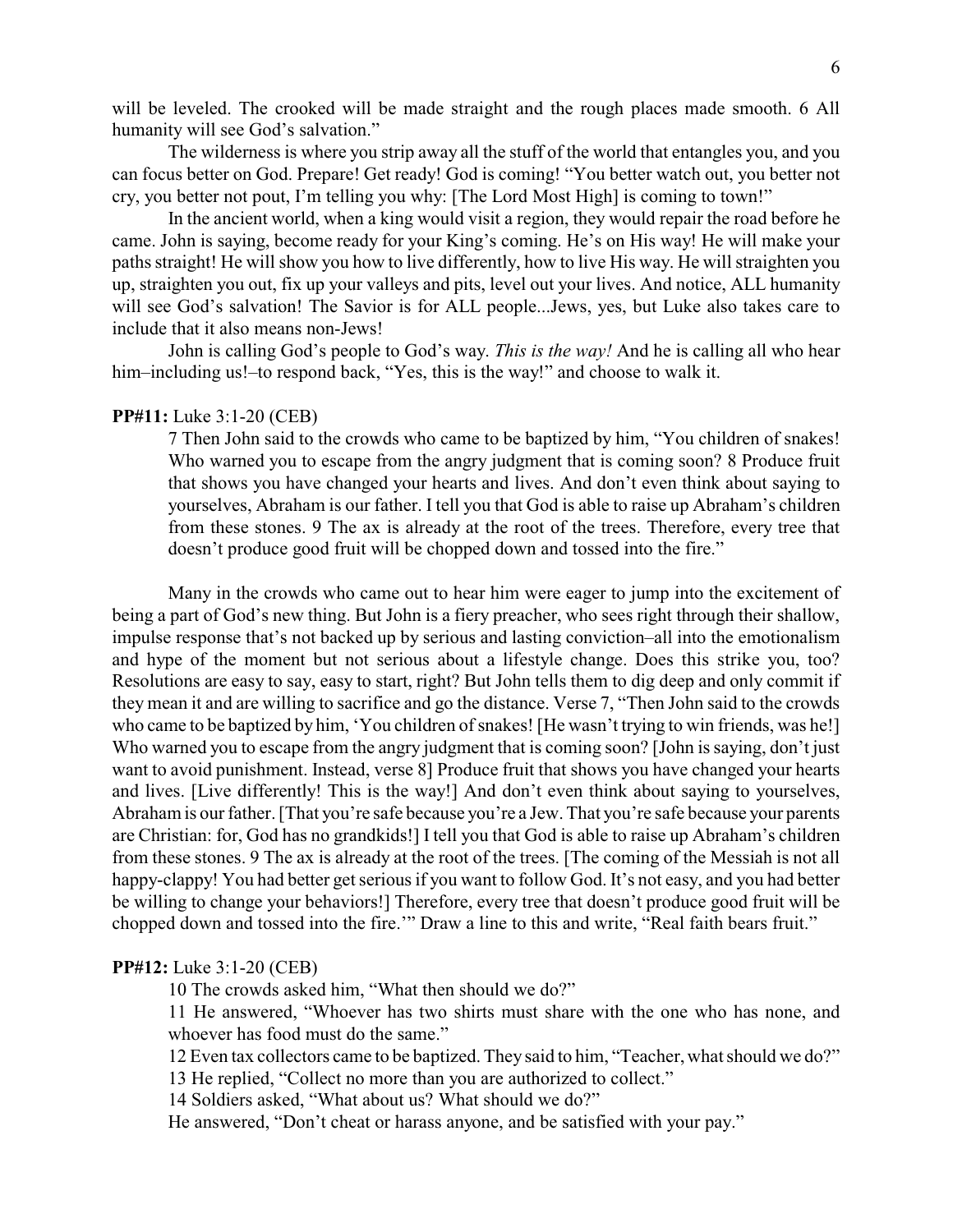What does this look like? Luke includes a few of the examples, helping us see how to apply this. Verse 10, "The crowds asked him [now, we are to put ourselves right here: we are one of the crowd at this point], 'What then should we do?' 11 He answered, 'Whoever has two shirts must share with the one who has none, and whoever has food must do the same.' [I have two shirts. I have lots of food. Do I share as I ought?] 12 Even tax collectors came to be baptized. They said to him, 'Teacher, what should we do?' 13 He replied, 'Collect no more than you are authorized to collect.' [Seems obvious, right? But how do we live greedily?] 14 Soldiers asked, 'What about us? What should we do?' He answered, 'Don't cheat or harass anyone, and be satisfied with your pay.'" Again, *sounds* obvious. But *doing* it is something else. Are you satisfied with your pay? Or are you striving for more, never happy, chasing after worldly stuff? Time for a new way of living!

### **PP#13:** Luke 3:1-20 (CEB)

15 The people were filled with expectation, and everyone wondered whether John might be the Christ. 16 John replied to them all, "I baptize you with water, but the One who is more powerful than me is coming. I'm not worthy to loosen the strap of His sandals. He will baptize you with the Holy Spirit and fire. 17 The shovel He uses to sift the wheat from the husks is in His hands. He will clean out his threshing area and bring the wheat into His barn. But He will burn the husks with a fire that can't be put out." 18 With many other words John appealed to them, proclaiming good news to the people.

With preaching like that, some even began to wonder if John was the Messiah. John clarifies that his role was to point out the Messiah! Verse 15, "The people were filled with expectation, and everyone wondered whether John might be the Christ. 16 John replied to them all, 'I baptize you with water [cleansing only, repentance], but the One who is more powerful than me is coming. I'm not worthy to loosen the strap of His sandals. He will baptize you with the Holy Spirit and fire. [God Himself will be poured out! And we know the story of Pentecost, how the Holy Spirit baptized the disciples when the Holy Spirit filled them as tongues of fire! Draw a line to "Holy Spirit and fire" and write, "Pentecost, see Acts 2." John keeps going,] 17 The shovel He uses to sift the wheat from the husks is in His hands. [He is the Coming Judge, see?] He will clean out His threshing area and bring the wheat into His barn. But He will burn the husks with a fire that can't be put out.' 18 With many other words John appealed to them, proclaiming good news to the people."

Good news? Does this sound like good news to you? It is, because it means that God is coming to put things right. Sin and evil will be separated, removed. Only what is good will remain. This is good news, as we look at our world and see so much sin and evil. This is good news, as we look into our own hearts and see so much sin and evil. We yearn for God to purify and restore goodness! It may be hard, but we need it! It is good news! It starts when Jesus arrives, and we know He will come back some day to finish it! Hallelujah! Come, Lord Jesus!

#### **PP#14:** Luke 3:1-20 (CEB)

19 But Herod [Antipas] the ruler [tetrarch] had been criticized harshly by John because of Herodias, Herod's brother's wife, and because of all the evil he had done. 20 He added this to the list of his evil deeds: he locked John up in prison.

But that doesn't mean things will go well for God's people. The different way we live puts us in direct conflict with the values and practices of our world. Not everyone likes it, for sure! Just ask John the Baptist! Let's keep reading, verse 19, "But Herod [Antipas] the ruler [tetrarch] had been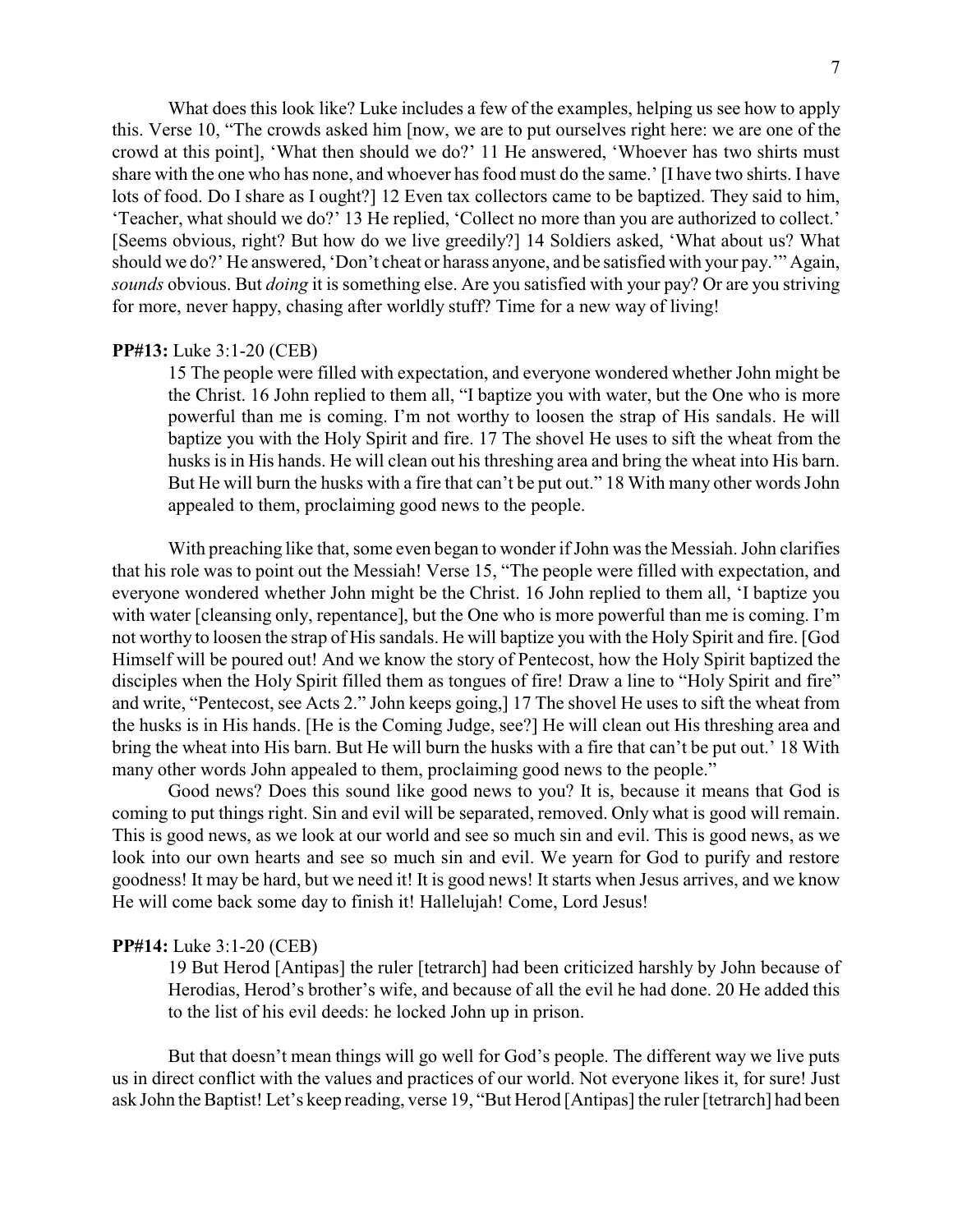criticized harshly by John because of Herodias, Herod's brother's wife, and because of all the evil he had done. 20 He added [even] this to the list of his evil deeds: he locked John up in prison."

## **PP#15:** *An image for the cost of discipleship*

So, God's good way is not necessarily popular with the rest of the world. The powers that be can be powers against you if you commit to follow this Jesus and live His way. John was the first to suffer directly because of Jesus. Right from the first story, Luke is making sure we see that following Jesus isn't easy or brings worldly favor or success. As a matter of fact, choosing the way of Jesus brings conflict with the world, with the powers, with others who think differently.

Are you still wanting God's way? Do you mean it...mean it in a way that you will behave differently, live differently, in a way that others can see, a way that likely will bring you into conflict with others? Hear John's message: mean your conviction! Don't just declare it with your mouth, or good intentions. Declare it with how you live. Bear fruit in your life. Others can see and identify a tree by its fruit. Same with disciples and spiritual fruit. Like Jesus we are out in public!

# **PP#16:** *Image of John the Baptist, seeming to invite us to follow, subtitled, "*This is the way*" with the same font as slide #4.*

This is a resolution that requires honesty about what you are willing to do, honesty about how much you need God's help to do it, and honest about what it will likely cost you. No false expectations here. We walk with Luke. We listen to John. And we choose to follow Jesus.

If you want to make this your way, and you are willing to commit–honestly–to living in this different way, or if you are wanting to recommit–to make this your resolution–to live Jesus' way, then I invite you to respond to John the Baptist's message like the crowd and mark your decision to live differently from now on through a commitment of repentance or a reaffirmation of your baptism of repentance, as we get ready to receive Holy Communion.

There are bowls of water by stations of Communion elements. There are also offering plates! Giving financial offerings to God's work generously is a mark of living differently. But whether you have monies to put in the collection plates or not, I invite you to offer yourself to God's different way. Prayers of reflection and confession are a crucial part of Holy Communion. Holy Communion is a declaration of choosing Jesus and His way. After our prayers, I'll invite you to come up to one of the stations. Leave any offerings you may bring. Then, dip your finger in the bowl of water, make the sign of a cross on your forehead or on the back of your hand, and commit to following Jesus. You can say, "I remember my baptism." Or you can say, "I choose to follow Jesus." Or, maybe you could even say, "This is the way." Then, pick up one of the cups of bread and juice and return to your seat. Whenever you are ready, take out the bread and eat it. Then drink the juice. This is a way that we commit to following Jesus and His way.

#### **PRAYERS OF CONFESSION/HOLY COMMUNION/OFFERING:** -Pastor David

Prayers of Confession Words of Assurance The Great Thanksgiving Words of Institution Prayer to the Holy Spirit Receiving of the Elements